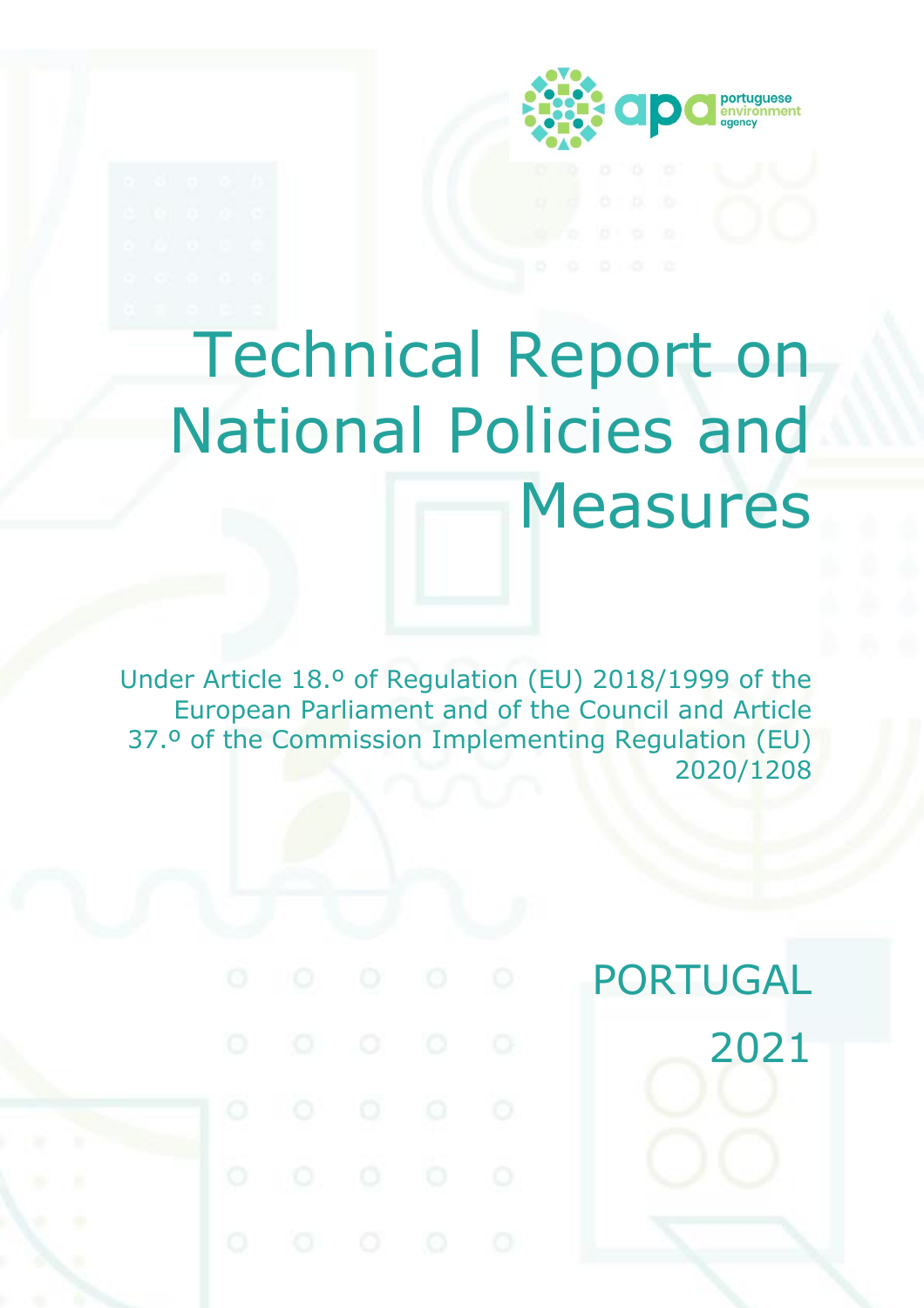# Technical Reference

 $\bullet$ 

ō

 $\bullet$ 

 $\circ$ 

<span id="page-1-0"></span>Title: Technical Report on National Policies and Measure Under Article 18.º of Regulation (EU) 2018/1999 of the European Parliament and of the Council and Article 37.º of the Commission Implementing Regulation (EU) 2020/1208

Author: Portuguese Environment Agency Climate Change Department

Edition: Portuguese Environment Agency

Date: March of 2021

Place: Amadora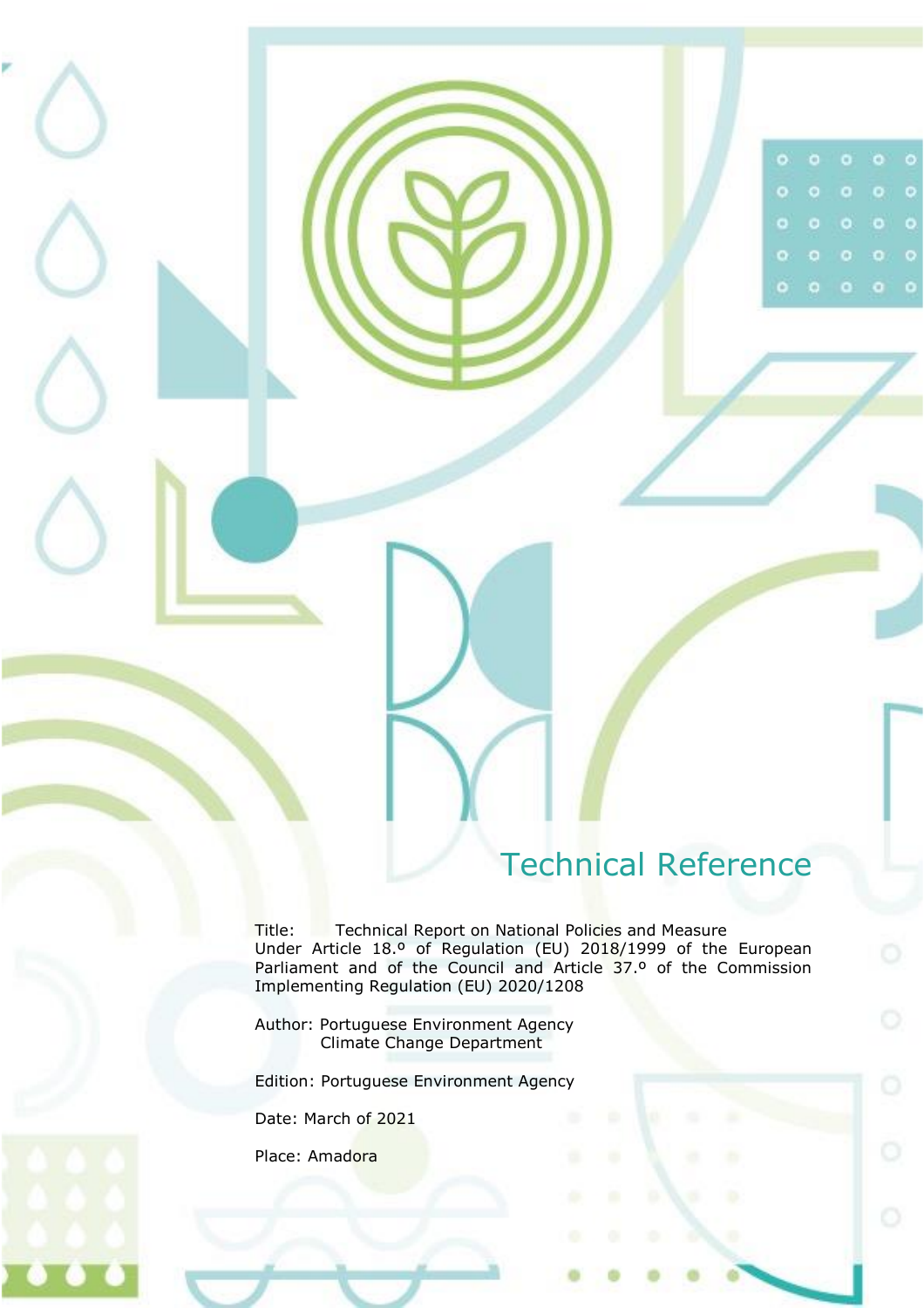# Contents

<span id="page-2-0"></span>

| LINKS BETWEEN different POLICIES AND MEASURES AND THE CONTRIBUTION OF THOSE POLICIES |  |
|--------------------------------------------------------------------------------------|--|
|                                                                                      |  |
|                                                                                      |  |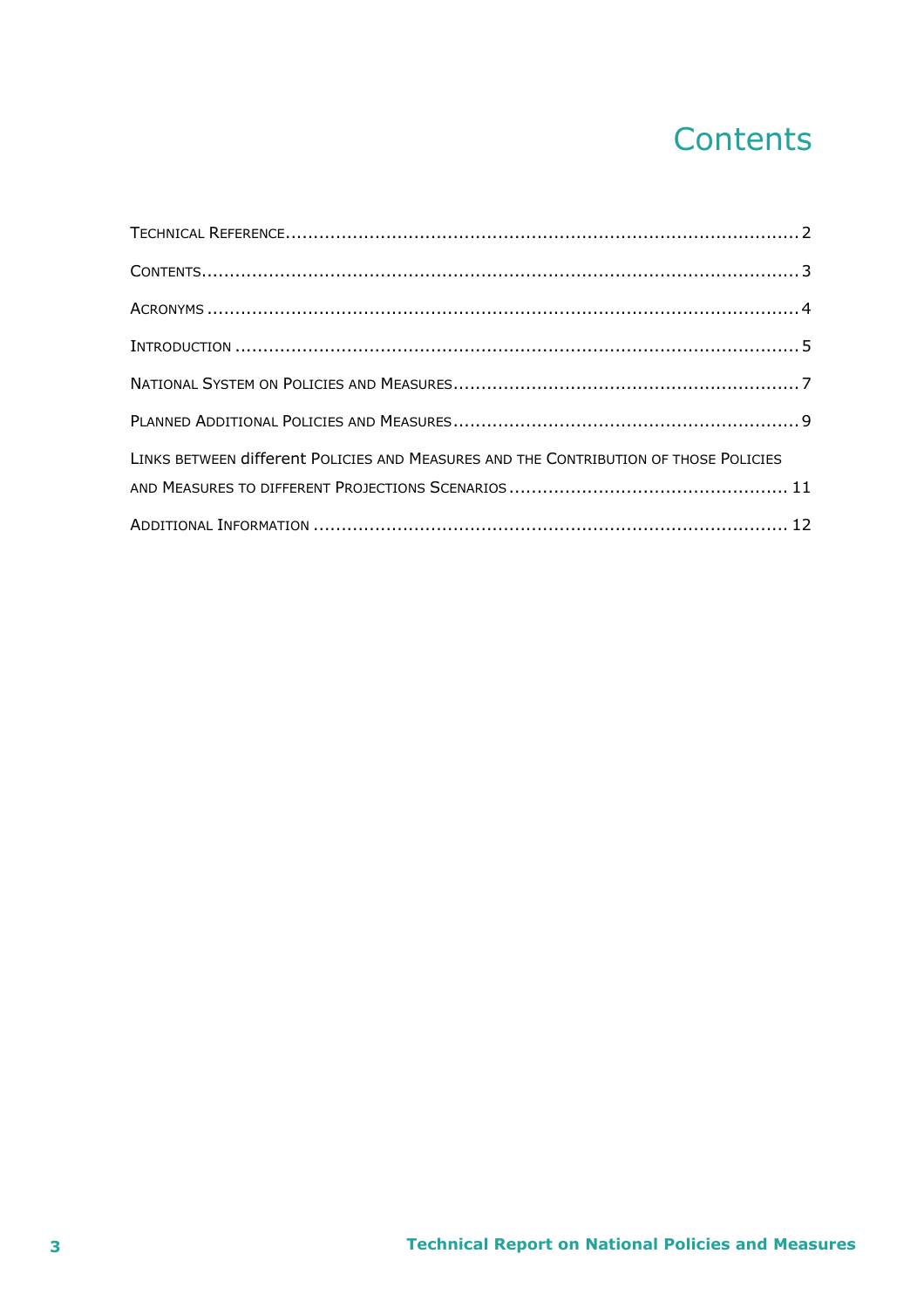# Acronyms

<span id="page-3-0"></span>

| <b>ENAAC 2020</b> | National Strategy for Adaptation to Climate Change                                            |
|-------------------|-----------------------------------------------------------------------------------------------|
| <b>GHG</b>        | Greenhouse Gas                                                                                |
| <b>INERPA</b>     | National Emissions Inventory                                                                  |
| <b>NECP 2030</b>  | National Energy and Climate Plan 2030                                                         |
| <b>RNC2050</b>    | 2050 Carbon Neutrality Roadmap                                                                |
| <b>SNIERPA</b>    | National System of Inventories of Emissions and Remotions of<br><b>Atmospheric Pollutants</b> |
| <b>SPeM</b>       | National System for Policies and Measures and for Projections                                 |
| <b>UNFCCC</b>     | United Nations Framework Convention on Climate Change                                         |
| <b>WAM</b>        | With Additional Measures                                                                      |
| <b>WEM</b>        | With Existing Measures                                                                        |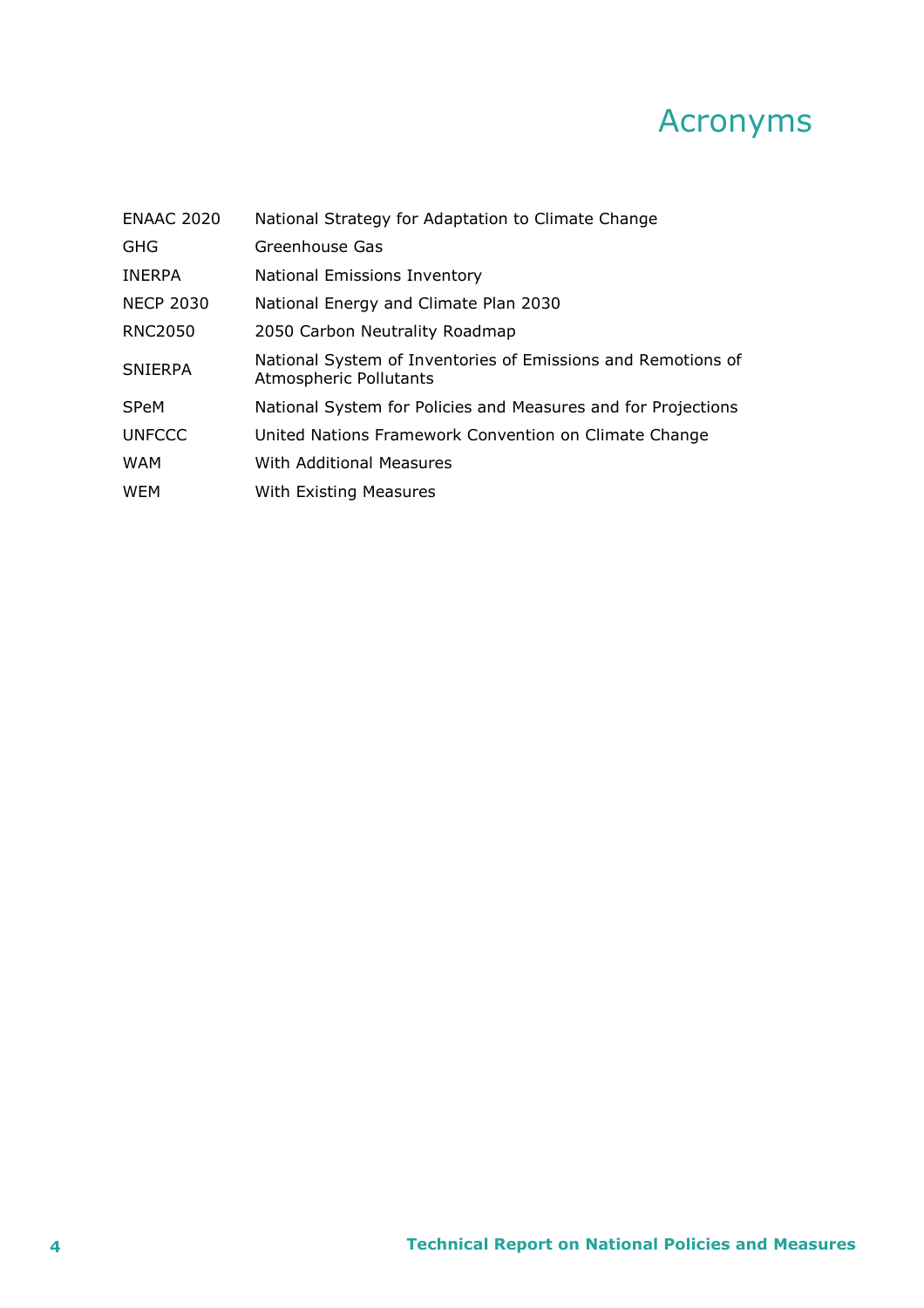### Introduction

<span id="page-4-0"></span>This report aims to respond to the provisions of Article 18 of the Regulation (EU) n.<sup>o</sup> 2018/1999 of 11st December, concerning integrated reporting on greenhouse gas (GHG) policies and measures and projections, and it concerns to the reporting on national policies and measures.

In 2016, the Portuguese government committed to achieve carbon neutrality by 2050, outlining a clear vision of decarbonisation of the national economy and contributing to the most ambitious objectives under the Paris Agreement. To support this commitment, the government decided to draw up a 2050 Carbon Neutrality Roadmap (RNC2050) with the aim of exploring the feasibility of trajectories that lead to carbon neutrality, identifying the main decarbonisation vectors and estimating the carbon reduction potential of various sectors of the national economy, such as energy and industry, mobility and transport, agriculture, forests and other land uses, and waste and waste water.

Decarbonisation of the economy is an ambitious goal that demands the broad engagement and participation of society as a whole, which is why RNC 2050 motivated an unprecedented participatory process of involvement of the main sectors and mobilisation of Portuguese society.

This new roadmap (RNC 2050) was approved through the Council of Ministers Resolution n.º 107/2019 of 1st of July and is also the national strategy for long-term low-GHG development submitted to the United Nations Framework Convention on Climate Change (UNFCCC) under the Paris Agreement and to the European Commission under the Regulation on the governance of the energy union and climate action (EU/2018/1999). It is a forward-looking document of where to go, contributing to the definition of trajectories, not being a policy and measures planning document. The targets previously set for 2030 were revised in light of the conclusions of the IPCC Special Report on 1.5˚C and sustained by the path that Portugal has taken in the past and new national targets for 2040 and 2050 were also defined, aligned with a carbon neutrality trajectory until 2050.

In line with this vision and developed in conjunction with the RNC2050, Portugal's 2030 integrated National Energy and Climate Plan (NECP 2030) is the main energy and climate policy instrument for the period 2021-2030.

The National Energy and Climate Plan, appoved throught the Council of Ministers Resolution n.º, 53/2020, of 10th of July, is based on a strategic vision for the 2030 horizon of "Promoting the decarbonisation of the economy and the energy transition towards carbon neutrality in 2050 as an opportunity for the country, based on a democratic and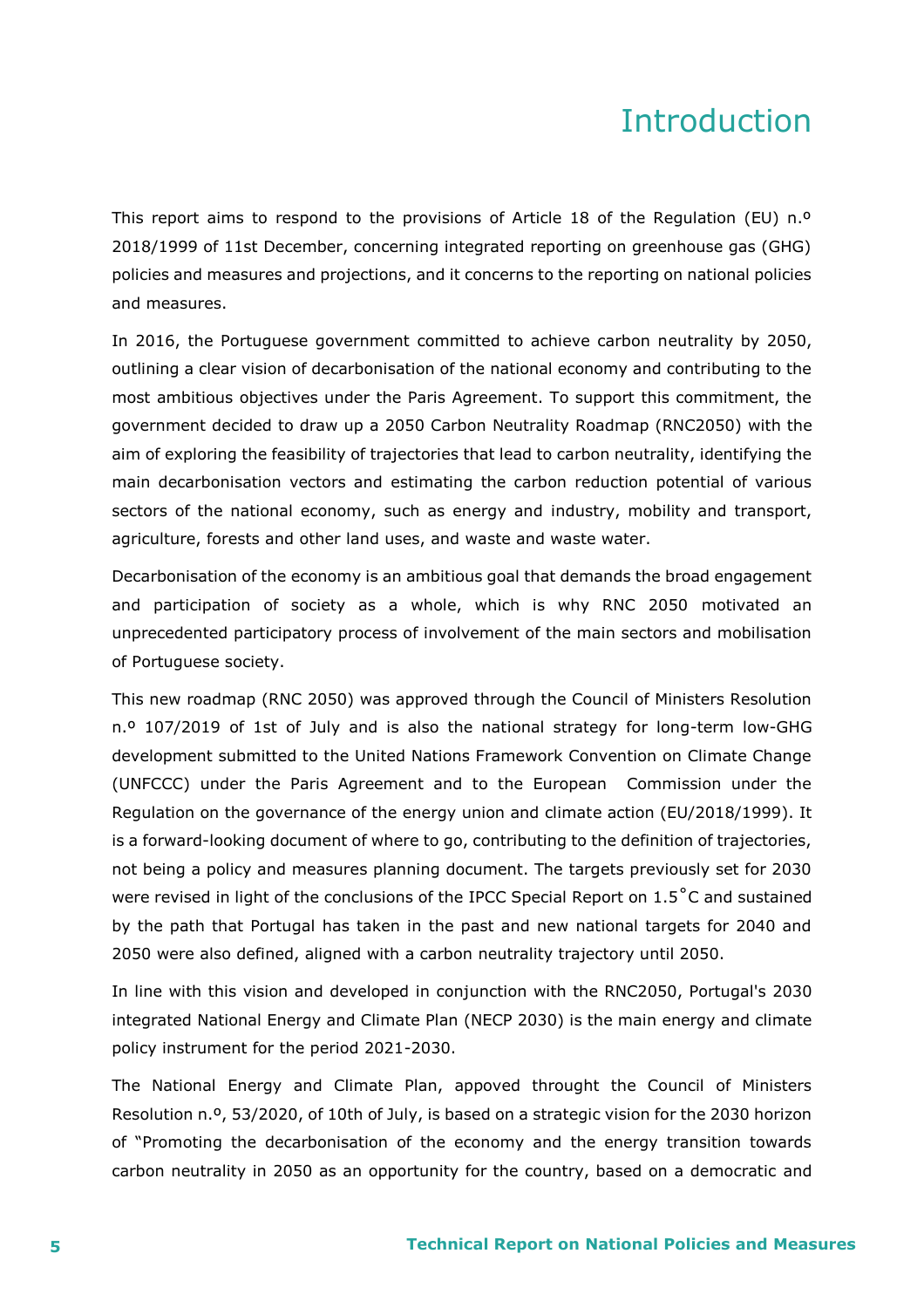fair model of territorial cohesion that enhances wealth generation and the efficient use of resources", and was decisive for the definition of the priority objetives and concrete policies and measures and actions for the next decade.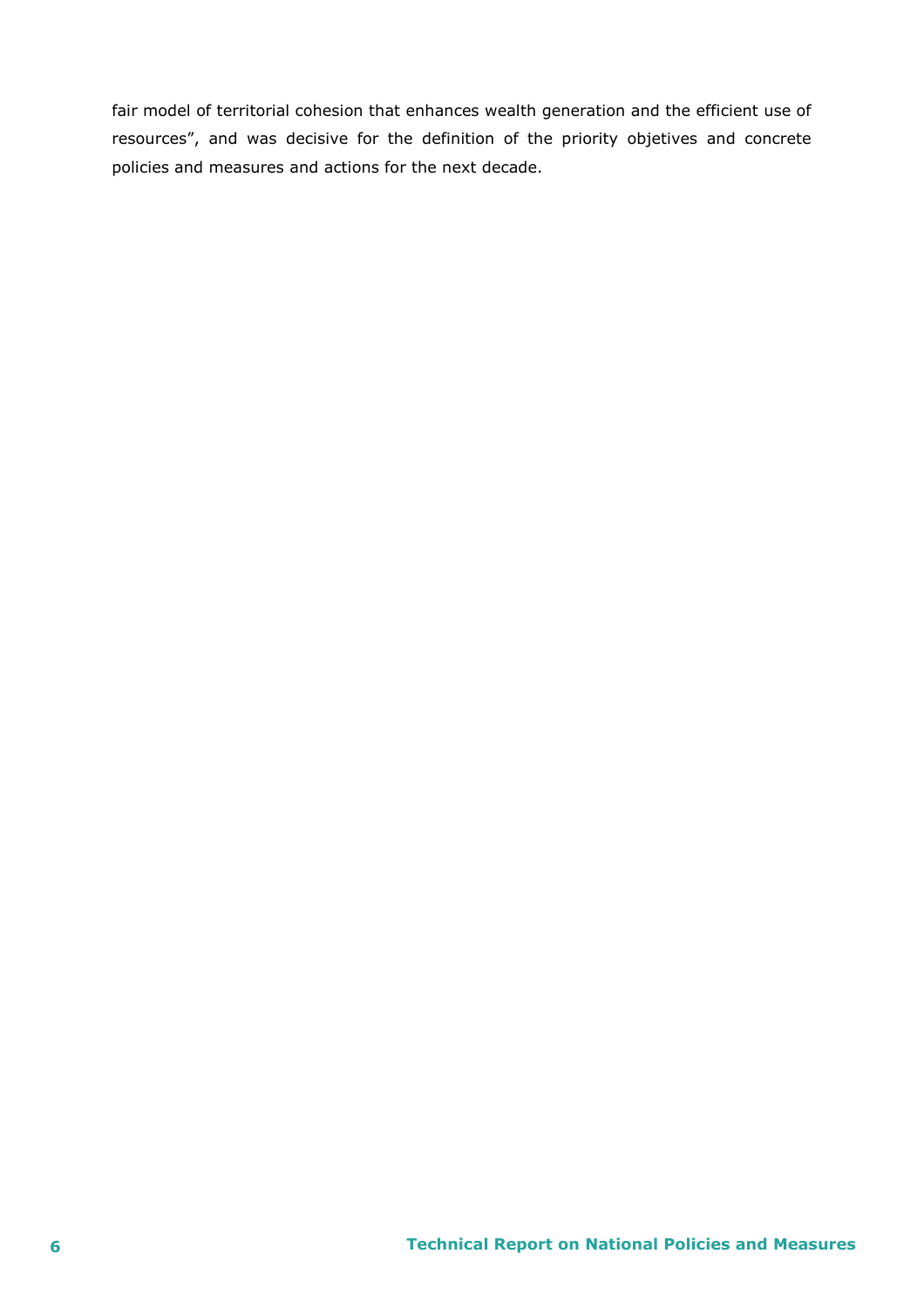# <span id="page-6-0"></span>National System on Policies and Measures

Monitoring the implementation of policies and measures, as well as actions developed by Portugal is one of the key elements in the management of the NECP, as it not only monitors progress but also ensures compliance with the obligations assumed, at both Community level under the Energy and Climate Action Union Governance Regulation and the Effort Sharing Regulation, and internationally under the UNFCCC.

Table 1 presents the policies and measures which are already implemented and planned to be implemented in a near future to accomplish an economy-wide emissions reduction target.

In this context, it was therefore important to take advantage of existing monitoring structures at national level, adapting them to this new reality which is more integrating between energy and climate policies. To this end, the existing National System of Policies and Measures (SPeM), created by the Council of Ministers Resolution n.º 45/2016, of 26th of August, will still be used and remains the same in relation to the previous reporting. in place and.

However this national system (SPeM) is being adapted, following the approval of the NECP2030, to include the monitoring of policies and measures and projections, that impact on the energy transition and will enable progress in the implementation of sectoral policies and mitigation measures to be assessed, enhancing sector involvement and sectoral accountability, in integrating the climate dimension into sectoral policies, ensuring:

- Managing the process of identifying and designing policies and measures, or groups of policies and measures, to limit or reduce greenhouse gas emissions and other air pollutants by sources, or to intensify their removals by sinks, compliance with national obligations;
- Monitoring and reporting the implementation of policies and measures and their effects, as well as the reporting of projections in accordance with the requirements and the European and international guidelines, and ensure its agreement with the national inventory of anthropogenic emissions by sources and removal by sinks of atmospheric pollutants (INERPA);
- The preparation of national projections of greenhouse gas emissions and other air pollutants by sources and their removals by sinks, as well as the expected effects of the policies and measures being implemented and to be implemented, in accordance with the requirements and guidelines European and international, in conjunction with INERPA;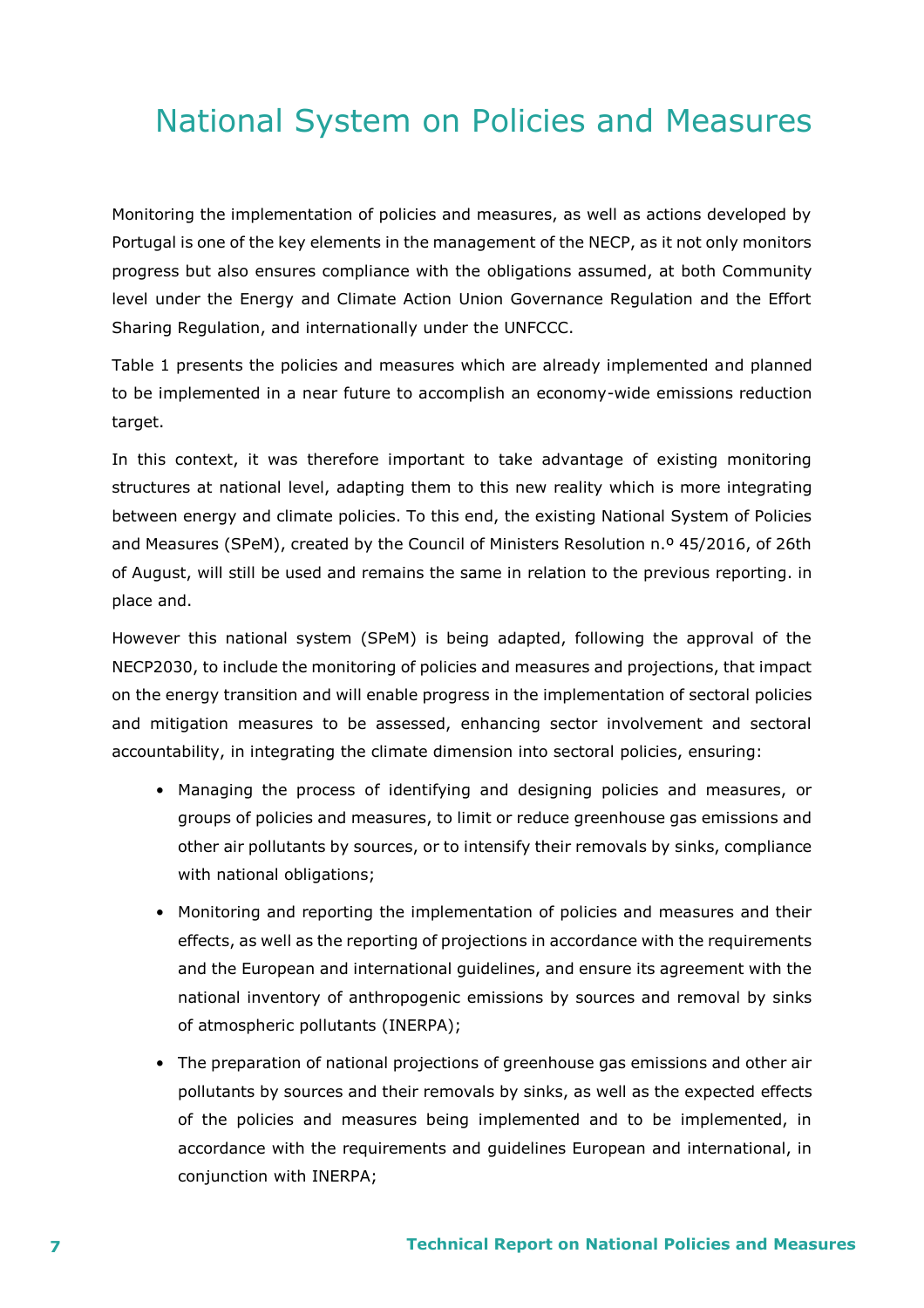• Assessment of compliance of national obligations, including sectoral targets under the climate and energy package of the European Union and the air in the horizons policies in 2020, 2025 and 2030, as set out in the national strategic documents of climate change policies and air.

In addition, given the synergies between climate and energy policy and air policies and measures (SPeM) will continue to support monitoring, as well as projections in this area, while ensuring proper articulation with the National Emissions by Sources Inventory System, the Removal by Atmospheric Pollutant Sinks (SNIERPA) and the monitoring and reporting system provided for under the National Climate Change Adaptation Strategy (ENAAC 2020).

In this context a platform for monitoring and reporting the impacts of cross-sectoral policies and measures on climate change and energy transition will be developed in conjunction with the sectors through the development of indicators and the identification of the respective regulatory, financing, tax and other.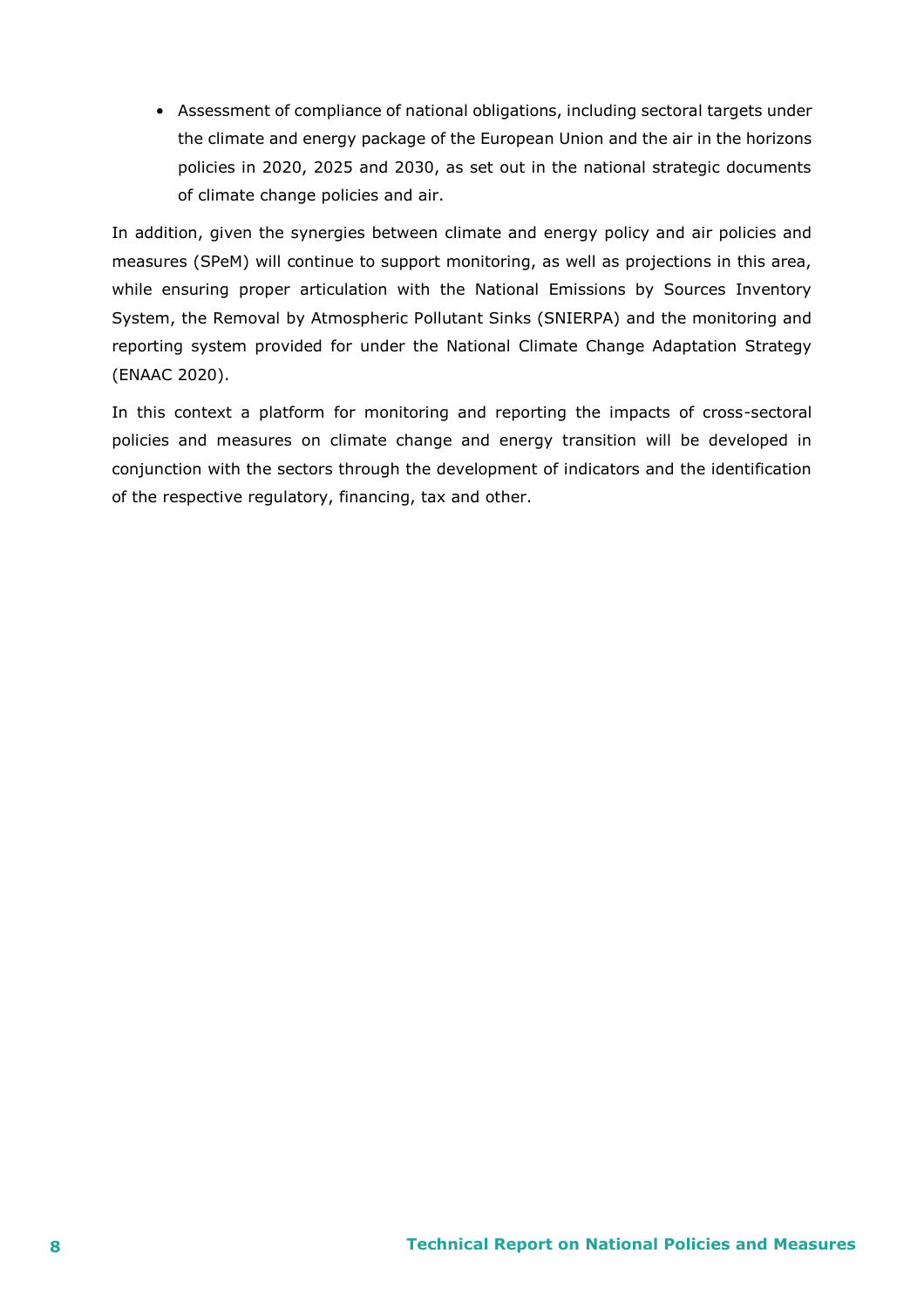# <span id="page-8-0"></span>Planned Additional Policies and Measures

Since the last report, Portugal finalized the 2050 Carbon neutrality Roadmap and the 2030 National Energy and Climate Plan.

These planning processes delivered a new and more ambitious emission reduction target for 2030 (45-55% compared to 2005) and also a trajectory for 2050 (65-75% by 2040; 85-90% by 2050) and allowed the identification of additional measures to be deployed. Some new measures that will deliver a significant emission reduction will be the end of coal-fired electricity production, but also the promotion of renewable gases, the promotion of new energy storage solutions like batteries and hydrogen, and the promotion of industry decarbonisation through eco-innovation and cleaner production processes and industry digitization.

#### *PaM 20 - Phase-out electricity production based on coal by 2021 and 2023.*

The phasing out of fossil fuel use for electricity generation, in particular coal, is essential to ensure the energy transition to a carbon neutral society. Thus, in 2016 Portugal made a commitment to stop producing electricity from coal by 2030 at the latest. To this end, and taking into account the existence of factors that strongly discourage coal-fired power generation, such as the increase in the price of CO2 emission allowances, the end of the Tax on Oil Products (ISP) exemption and the increase in the price of coal, as well as security of supply studies already carried out, Portugal was able to anticipate the closure of the two last coal fired power plants - Pego and Sines. So, at the beginning of 2021 one of the plants cessed its operation (Sines) and the other one started to prepare for its reconversion to biomass use.

#### *PaM 27 - To promote the production and consumption of renewable gases.*

Renewable gases, in particular hydrogen and biomethane, have the potential to play an important role in leveraging the decarbonisation of sectors of the economy that currently have few alternative technological options and where electrification in the short to medium term could result in significant costs. Renewable gases have the potential to replace fossil fuels in industry (e.g., combustion processes and even as a raw material), in road transport, in rail transport (avoiding line electrification costs), and in inland waterway passenger and freight transport.

In this context, the Government is promoting an industrial policy on hydrogen and renewable gases, which is based on the definition of a set of public policies that guide, coordinate and mobilize public and private investment in projects in the areas of production, storage, transport and consumption of renewable gases in Portugal. A National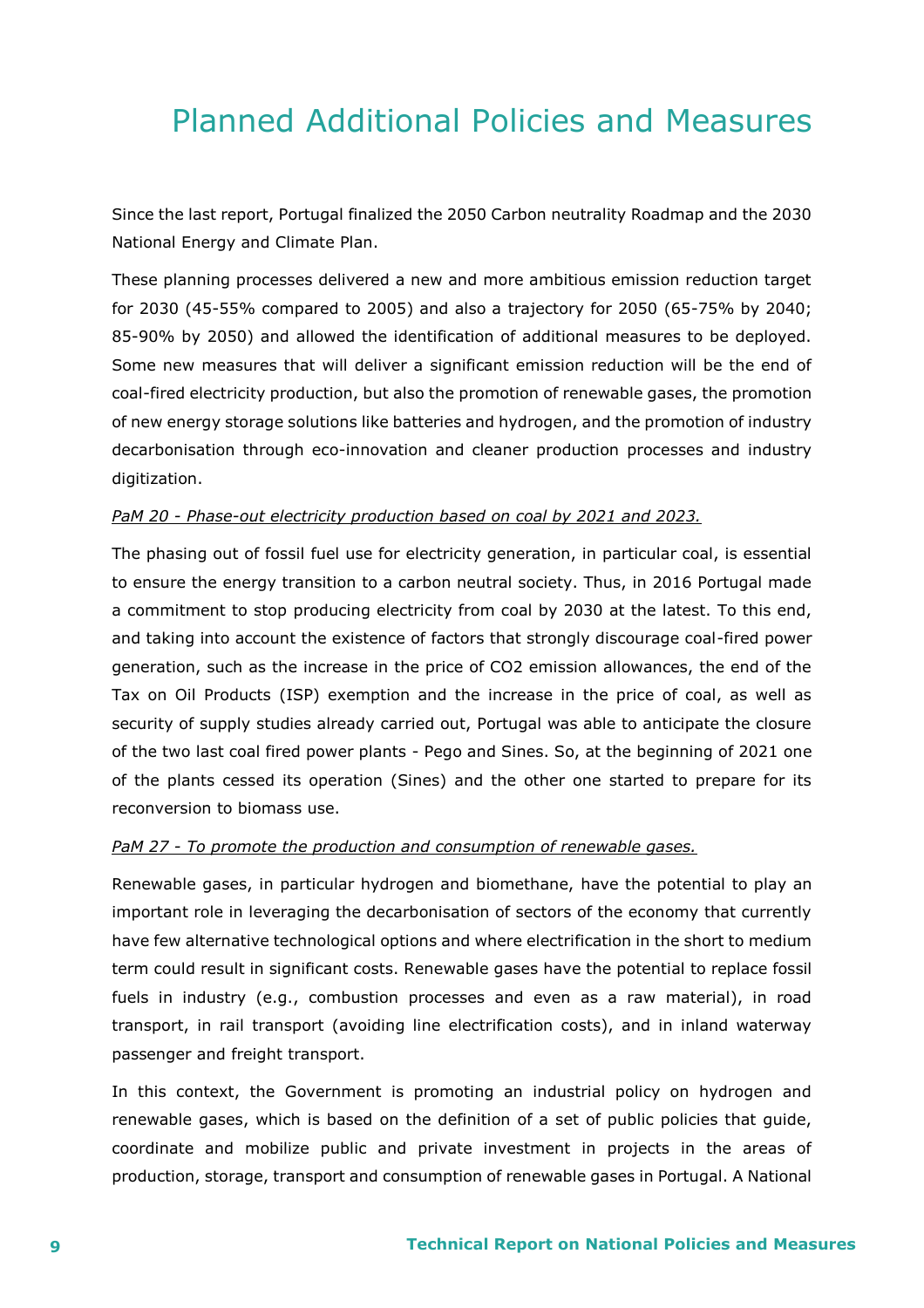Hydrogen Stretagy was developed and approved thought the Council of Ministers Resolution n.º 63/2020, of 14th of August, and it establishs concret targets for the incorporation of green hydrogen in the final energy consumption and of production capacity installation.

This new approach stems from the fact that Portugal has very favourable conditions for setting up a green hydrogen production industry with export potential, the main advantage being the low costs of producing electricity from renewable sources. The development of a green hydrogen production industry in Portugal has the potential to boost a whole new economy, coupled with the huge potential for decarbonisation of various sectors.

#### *PaM 21 - Promote new energy storage solutions (batteries and hydrogen).*

For a better management of the national energy system in its various sub-sectors, the existence of storage systems in their different forms is considered fundamental, and with a crucial role, as a tool for flexibility and stability of the national electrical system. It is therefore important to maintain the investment in reversible pumping systems in hydroelectric power stations and also seek to develop other technological solutions that will involve the application of battery technology and the technologies associated with hydrogen. A significant part of the new storage capacity should be directly associated with renewable power stations.

#### *PaM 18- To promote decarbonisation of industry through eco-innovation and cleaner production processes and to promote industry digitization.*

The paradigm shift in industry necessary for energy transition and carbon neutrality follows a more incremental path compared to other sectors. Eco-innovation, digitisation and more sustainable business models are driving tools for decarbonisation, differentiating in terms of competitiveness and their promotion can translate into economic and environmental gains.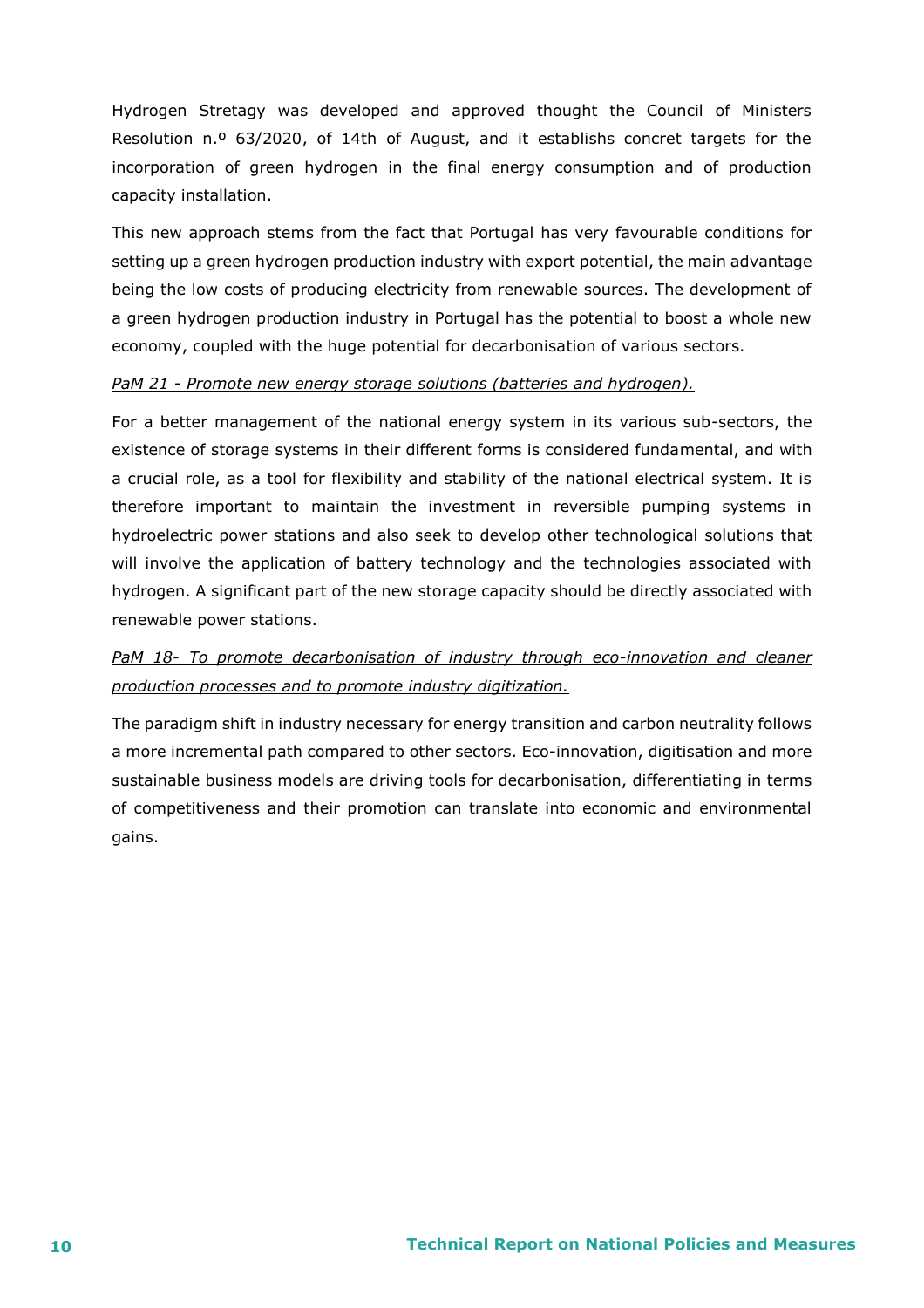## <span id="page-10-0"></span>Links between different Policies and Measures and the Contribution of those Policies and Measures to different Projections Scenarios

Since the last report, the main changes are the new policies and measures, explained above: PaM 20 - Phase-out electricity production based on coal by 2021 and 2023; PaM 27 - To promote the production and consumption of renewable gases; PaM 21 - Promote new energy storage solutions (batteries and hydrogen); PaM 18- To promote decarbonisation of industry through eco-innovation and cleaner production processes and to promote industry digitization.

These new policies and measures, are in an adopted or planned status of implementation and are include in the WAM scenario.

The remaining PaMs corresponds to all the mitigation actions, which were reported in previous report. They were only renamed or regrouped, so as to be in line with the National Energy and Climate Plan for 2030 (NECP). The current description of measures translates the results of the planning processes and in some instances, it was found the need for reinforcing the implementation of measures already underway in order to increase its efficiency and scale - e.g. support to electric vehicles and public transports, promotion of renewable energy.

All the existing policies and measures previously reported are currently implemented and are included in the WEM scenario. Even in this scenario, policies and measures continue to be increased, as it is necessary to continue to develop and implement policies that follow up and expand their implementation and scope.

The scenarios for existing policies and for additional policies (or neutrality scenario), allow an assessment of the effort required for each sector in order for the objectives set to be achieved in general, but do not accurately reflect typical scenarios for assessing the impact of planned policies and measures.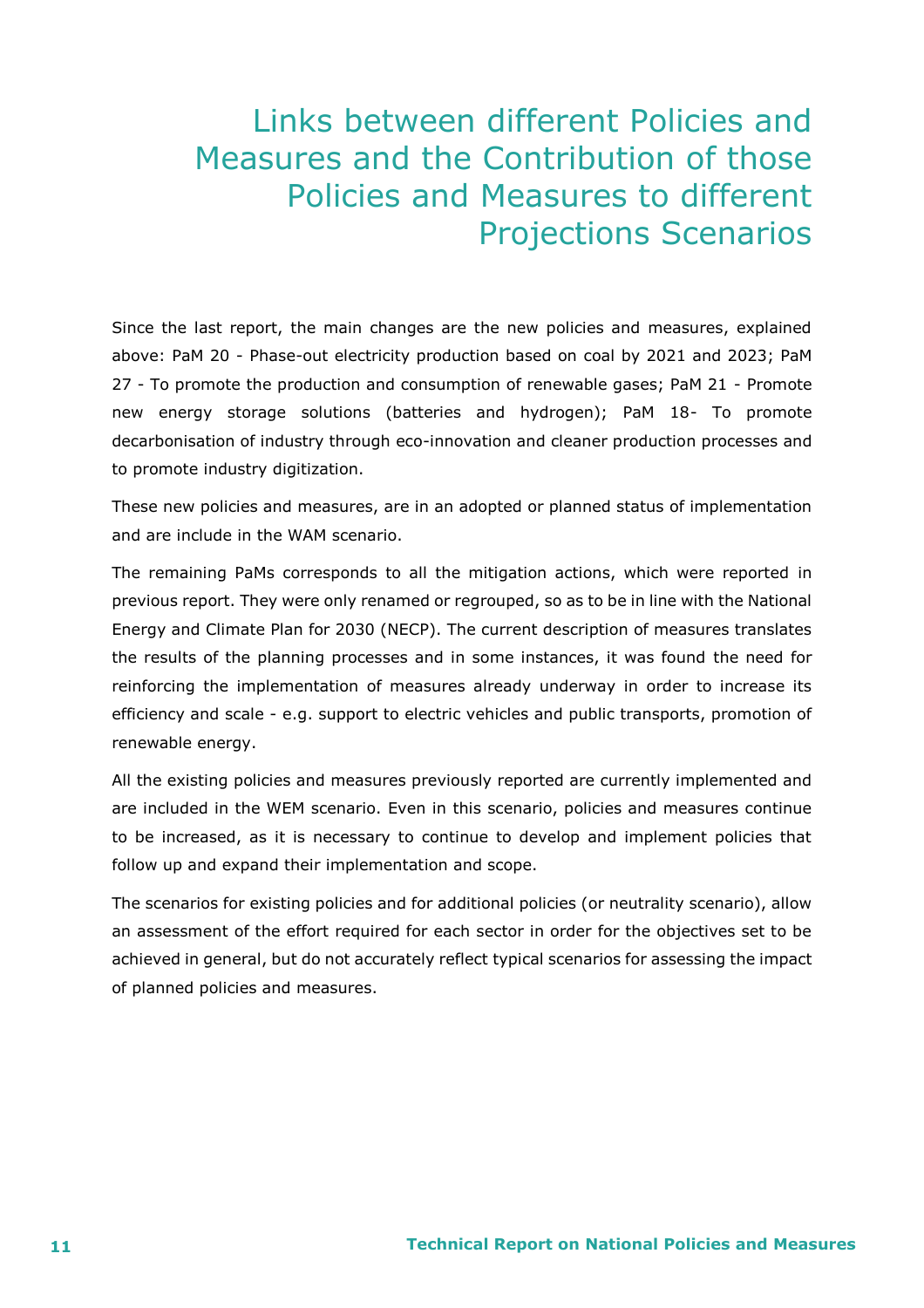# Additional Information

<span id="page-11-0"></span>Table 1 (Quantified objective and Indicators used to monitor and evaluate progress over time - ex-post or ex-ante); Table 2 and Table 3 – indicators still under development.

As mentioned before, for the purpose of this indicators it is under development a platform, within the scope of the national system (SPeM), to monitor and report the impacts of cross-sectoral policies and measures on climate change and energy transition. The platform will be developed in conjunction with the sectors through the development of indicators and the identification of the respective regulatory, financing, tax and other.